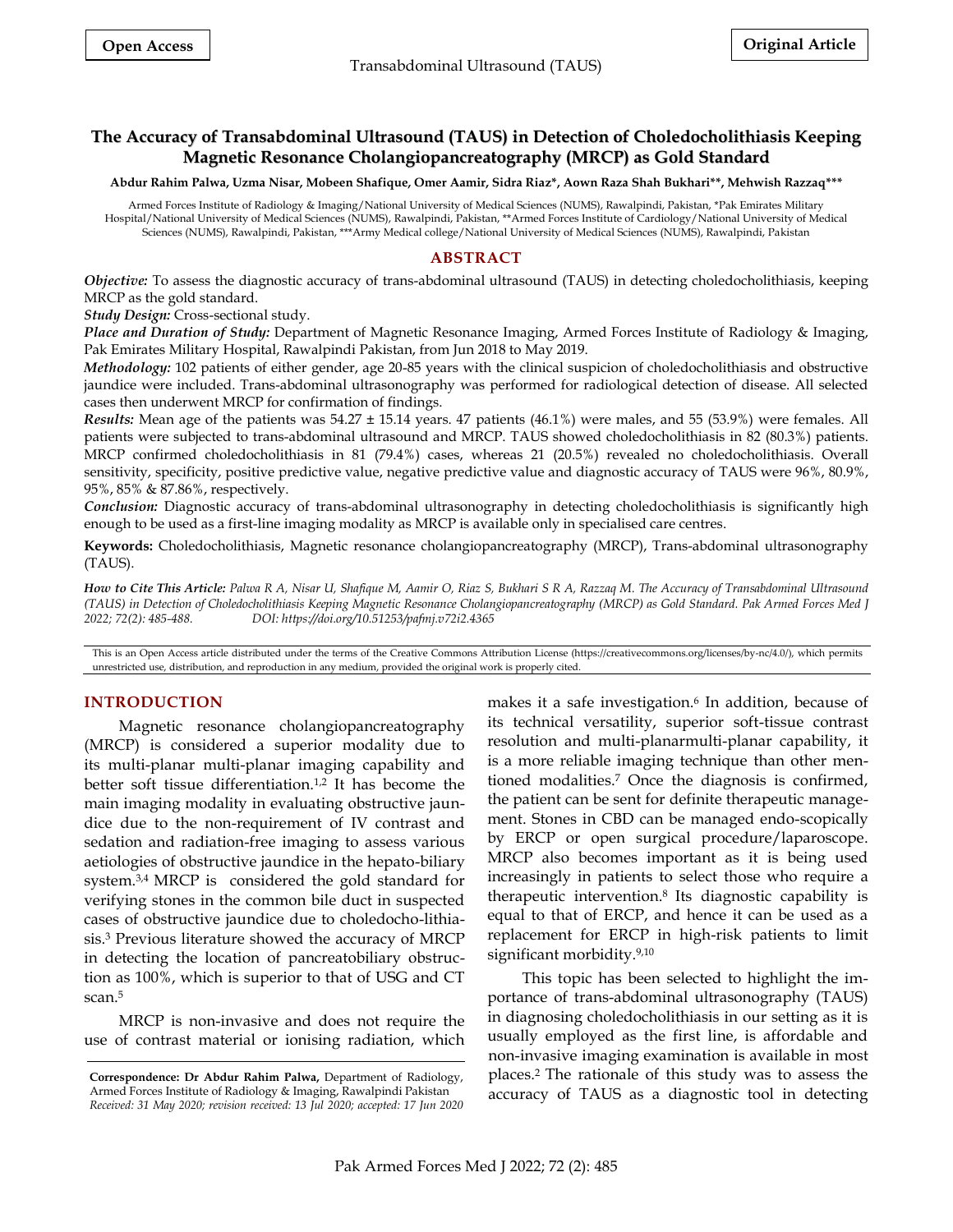choledocholithiasis, keeping MRCP as the gold standard.

This study will help us decide whether TAUS, which is a commonly employed non-invasive imaging modality, can be a valuable preliminary procedure for the detection of common duct stones or not. A positive finding on TAUS can go on in helping the patient be spared extra pre-operative expensive diagnostic tests leading to a significant reduction of workload and expenses on the patient's part. Moreover, deciding on a screening modality, in the long run, help in the planning of proper management of patients leading to a noteworthy reduction in morbidity and mortality in these cases.

### **METHODOLOGY**

It was a cross-sectional study conducted over 12 months, from June 2018 to May 2019. The study was approved by the Ethical Review Board Committee, AFIRI (IERB approval certificate no: 07). With the help of WHO sample size calculator, sample size of 102 patients was calculated (Confidence level=95%, prevalence of choledocholithiasis=45%, sensitivity of TAUS= 80%, specificity of TAUS= 87.5%, desired pre-cision= 10%).<sup>11</sup>

**Inclusion Criteria**: Patients of either gender and age ranging from 20-85 years with suspicion of choledocholithiasis were included in the study.

**Exclusion Criteria**: Patients with gall bladder and liver tumours, patients with the following foreign devices: aneurysmal clips, cochlear implants, cardiac pacemakers and prosthetic heart valves were excluded from the study.

After informed consent and relevant history, trans-abdominal ultrasound was performed with a curvilinear probe (1-5 MHz) using the axial, subcostal and intercostal approaches. Ultrasounds were initially performed by a radiology resident (minimum two years of training) and confirmed later by a classified radiologist who had more than five years of experience. The entire anatomic course of CBD from porta hepatis to the pancreatic head was studied on USG to identify the level of obstruction and extent of the CBD dilatation. All the selected cases were diagnosed as choled-ocholithiasis and then underwent MRCP for confir-mation. MRCP was performed on a 1.5-Tesla/3 Tesla MRI system, using a phased-array body coil. The rad-iology resident supervised MRCP scans. Reporting was done by the classified radiologist (minimum of five years of experience).

Statistical Package for Social Sciences (SPSS) version 25.0 was used for the data analysis. The frequency and percentages were calculated for choledocholithiasis, and mean  $\pm$  SD were calculated for age distribution. A 2×2 table was constructed, and sensitivity, specificity, positive predictive value, negative predictive value and diagnostic accuracy of TAUS keeping MRCP as the gold standard was calculated. The *p*-value of ≤0.05 was taken as statistically significant. Likelihood ratios were measured, and ROC curve analyses were done to analyse area under the curve (AUC). Spearman rank correlation analysis also estimated the degree of correlation between findings of TAUS and MRCP.

## **RESULTS**

There were 102 patients in our study with the mean age of  $54.27 \pm 15.14$  years (age range: 20-85 years). Out of these 102 patients, 47 (46.1%) were males, and 55 (53.9%) were females. All the patients were subjected to transabdominal ultrasonography and MRCP. USG showed the choledocholithiasis in 82 (80.3%) patients. MRCP findings confirmed choledocholithiasis in 81 (79.4%) cases, whereas 21 (20.5%) revealed no choledocholi-thiasis (Figure-1).



**Figure-1: ROC Curve analysis for area under the curve (AUC) for trans-abdominal ultrasonography.**

On USG-positive patients, 78 were true positive while 4 were false-positive. Among 20 USG-negative patients, 3 were false-negative while 17 were truenegative, as shown in Table-I.

**Table-I: Two by two-contingency table for diagnostic accuracy of transabdominal ultrasonography (TAUS) in detection of choledocholithiasis keeping magnetic resonance cholangiopancreatography as gold standard.**

|                                   | <b>Positive Result</b><br>On MRCP | <b>Negative Result</b><br>On MRCP |
|-----------------------------------|-----------------------------------|-----------------------------------|
| Positive Result On<br><b>TAUS</b> | 78 (True Positive)                | 4 (False positive)                |
| Negative Result On<br><b>TAUS</b> | 3 (False Negative)                | 17 (True negative)                |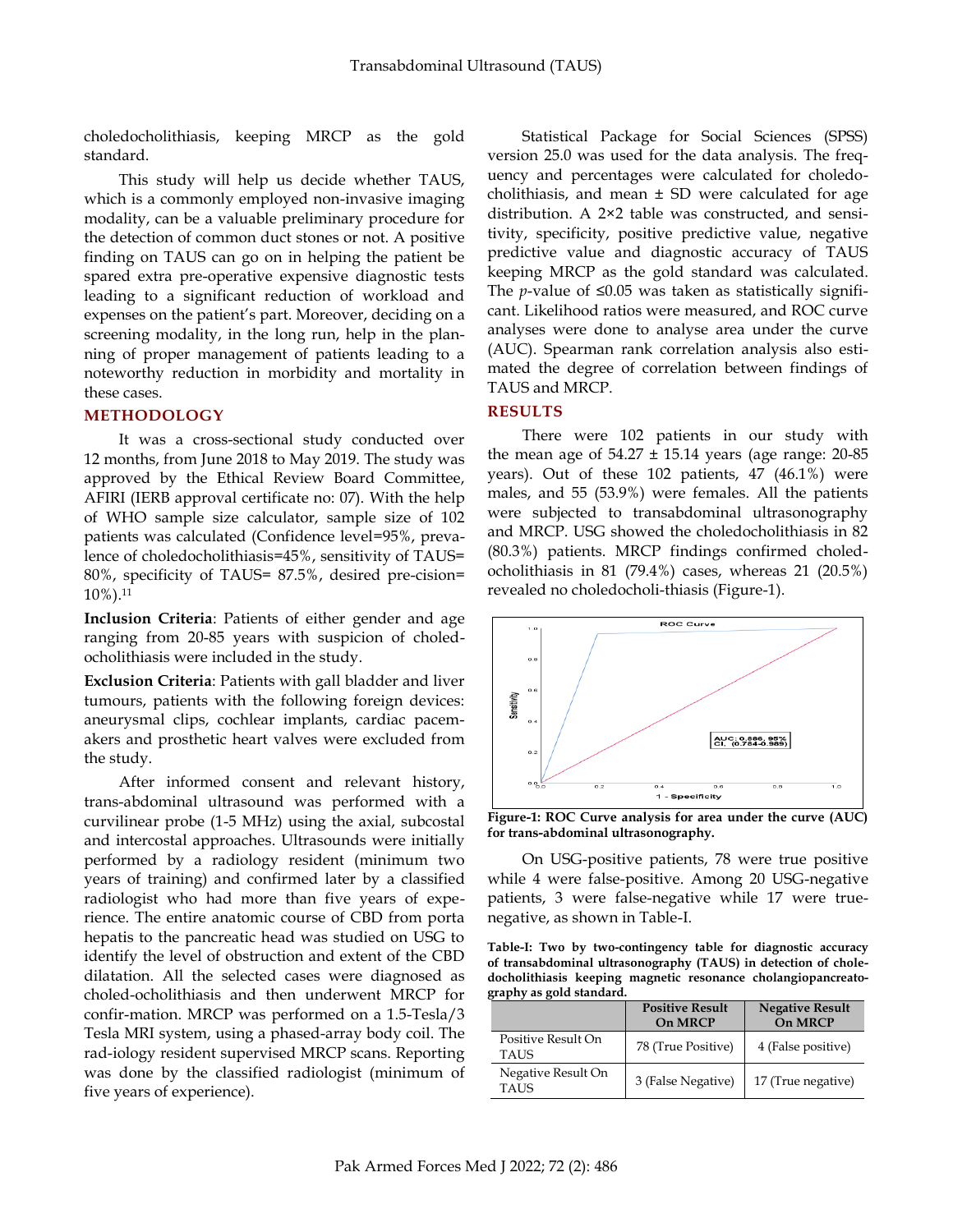Overall sensitivity, specificity, positive predictive value, negative predictive value and diagnostic accuracy of TAUS in detecting choledocholithiasis, keeping MRCP as the gold standard was 96%, 80.9%, 95%, 85% and 93.14%, respectively (Table-II). Like-lihood ratios for the probability of positive and negative results were also calculated and found to be 5.06 and 0.05, respectively.

**Table-II: Diagnostic parameters of Trans-Abdominal Ultrasonography (TAUS) in detection of Choledocholithiasis keeping Magnetic Resonance Cholangiopancreatography as gold standard.**

| <b>Parameters</b>            | <b>Definitions</b> | Values n $(\%)$       |
|------------------------------|--------------------|-----------------------|
| <b>Total Number of Cases</b> | n                  | 102                   |
| Sensitivity                  | $TP/(TP+FN)$       | 78/81 (96%)           |
| Specificity                  | $TN/(TN+FP)$       | 17/21 (80.9%)         |
| Positive Predictive Value    | $TP/(TP+FP)$       | 78/82 (95%)           |
| Negative Predictive<br>Value | $TN/(FN+TN)$       | 17/20(85%)            |
| Accuracy                     | $(TP+TN)/(N)$      | 95/102<br>$(93.14\%)$ |

ROC curve analysis showed TAUS to be statistically significant in distinguishing groups with and without choledocholithiasis in patients with obstructive jaundice (AUC: 0.886, 95% CI: 0.784-0.989), as shown in Figure-2. Spearman rank correlation analysis revealed a significant correlation between the findings of TAUS and MRCP (r: 0.787, *p* <0.001).



**Figure-2: Magnetic resonance cholangiopancreatography showed calculus within mid part of common bile duct with upstream dilatation.**

## **DISCUSSION**

This study showed that modern high-resolution TAUS with significantly high diagnostic accuracy, being non-invasive, readily available and inexpensive, should be employed as a first-line imaging modality in all suspected cases of choledocholithiasis. In selected cases confirmed on USG, ultrasonography alone may suffice for accurate pre-operative assessment and selection of surgical technique, thus foregoing the need for technically complex and expensive techniques like MRCP available only in specialised care centres.

TAUS is usually employed as a first-line radiological tool for liver and gall bladder diseases in most health care settings,<sup>11,12</sup> as it is affordable and noninvasive. TAUS is ideal for gall bladder imaging because the gallbladder lies close to the skin, with no intervening gut gas shadows. Hence, TAUS can detect gallstone with a sensitivity of 96%.<sup>13</sup>

In another study by Virzì *et al*, conducted in Italy in 2018 exploring the correlation of findings of MRCP with surgical findings in symptomatic gallstone patients, the sensitivity of MRCP was found to be 97.5%. It had a specificity of 100%, a positive predictive value of 100%, and a negative predictive value of 90.9%.<sup>3</sup>

The differences in sensitivity are mostly attributable to the difficulty of approaching the distal CBD and ampullary region in obese patients and due to the variability of techniques used. Another factor could be the poor resolution of ultrasound machines, as those studies were done in older times. Haubek *et al,* in 1981 showed that ultrasonography has a high sensitivity of up to 97% in diagnosing the cause of obstructive jaundice. 14

With the advent of new high-resolution machines, the success in diagnosing pathologies of the biliary tree keeps on increasing.<sup>15</sup> In a study by Varghese et al, ultrasound was found to have a specificity of 100% and accuracy of 89% in diagnosing choledocholithiasis.<sup>16</sup> Likewise, the sensitivity and specificity of USG in diagnosing choledocholithiasis were 100% and 89%, respectively, in another study conducted by Karki *et al*, in Nepal. 17

In a study on benign obstructive lesions of CBD, Verma *et al,*<sup>18</sup> demonstrated the sensitivity and specificity of 85.3% and 88.4% on ultrasound, 84.6% and 94.2% on CT, 92.3% and 86% on MRCP. For same type of lesions Ferrari *et al,* <sup>19</sup> had similar findings with diagnostic accuracy, sensitivity and specificity as 78.62%, 16.67%, 97.29% on USG; 92.59%, 92.3%, 92.85% respectively on CT imaging and 93.13%, 90%, 94% respectively on MRCP. The diagnostic accuracy, sensitivity and specificity of USG for choledocho lithiasis were 96%, 93.3% and 97.14%, respectively, in a study by Singh *et al.*<sup>20</sup>

USG is a non-invasive imaging modality for choledocholithiasis. However, it has relatively low sensitivity for diagnosing stones in the distal part of CBD due to interference of bowel gases.<sup>21</sup> Stones in the mid part of CBD have moderate sensitivity and specificity, whereas the sensitivity and specificity for detecting calculi in proximal CBD are high. 22,23 An